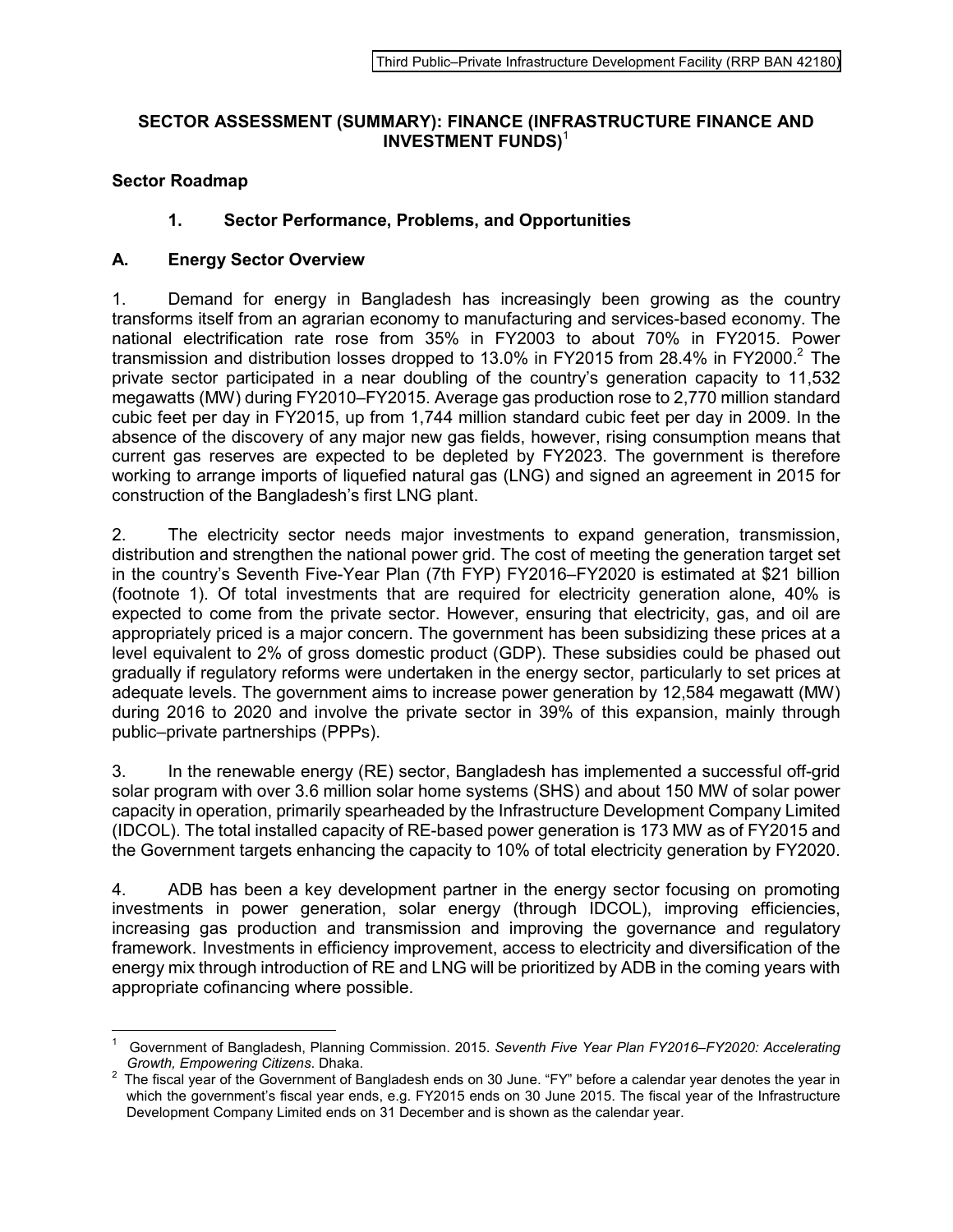# **B. Transport Sector Overview**

5. The transport system consists of roads, railways, inland waterways, two seaports, maritime shipping, and civil aviation.

6. **Roads.** The development of new roads during FY2010–FY2015 fell far below the government's targets. The country had a total road network in FY2015 of 289,334 kilometers (km). The network grew by only 692 km during FY2010-FY2015, compared with a target of 26,134 km. Performance on road improvement and rehabilitation was also below target, with work completed on 4,335 km, compared with the goal of 8,433 km. As of 2014, only 62% roads were in good or fair condition, well below the 95% target.

7. **Railways.** Government targets have not been met in the railway sector either. The railway network totaled only 2,877 km in FY2015, an increase of just 42 km from FY2010. Rail freight traffic dropped sharply during FY2010–FY2015 from 770,064 to 589,260 ton-kilometers. This is an important issue in part because improving the efficiency of the country's largest sea port at Chittagong hinges on expanding the ability of the railway, road, and river transport systems to move goods to and from the hinterland.

8. **Inland waterways and seaports.** The inland waterways subsector has done better, with dredging improvements carried out on 3,000 km of the network during FY2010–FY2015, almost meeting the government target of 3,120 km. One river container terminal was established, compared with the intended three, and 16 jetties were improved (target: 22). The container handling capacity of Chittagong Port, which handles 95% of country's seaborne trade, rose from 44.1 million tons in FY 2010 to 48.1 million tons in FY2015.

9. **Inadequate integration.** The transport modes have little integration, which puts heavy demand on the road transport system. The country needs to make the transport network more secure and dependable through greater modal integration. Most highways have only two lanes, and rail links are primarily single track. The institutional capacity to plan, operate, and maintain the road network and enforce road regulations needs strengthening. A government decision in 2014 to convert all the country's meter gauge rail lines to dual gauge will significantly expand the rail network's capacity and make it more efficient. Ongoing railway reforms need to be expedited to strengthen efficiency.

10. The government has estimated that an amount equivalent to 3.0% of annual GDP is required to finance transport infrastructure improvements during FY2016–FY2020. It expects an amount equivalent to 1.0% of GDP to be financed through PPPs, compared with only 0.2% of GDP under the sixth five year plan FY2011–FY2015. The Public Private Partnership Authority of Bangladesh has identified 15 PPP projects in road, rail, and port that will require an investment of \$10.4 billion.

11. ADB has been active in road, rail, port, and urban transport subsectors. It has introduced sector reforms which include the introduction of the first ever performance-based routine road maintenance system in Bangladesh. ADB interventions in the road sector will continue to emphasize improving the main transport corridors, particularly those facilitating sub-regional trade. ADB will also continue to support the Government's efforts to improve public transport in major urban centers by introducing energy efficient public urban mass transport. ADB's Office of Public Private Partnership is also working closely on the development of transport sector projects using the PPP modality.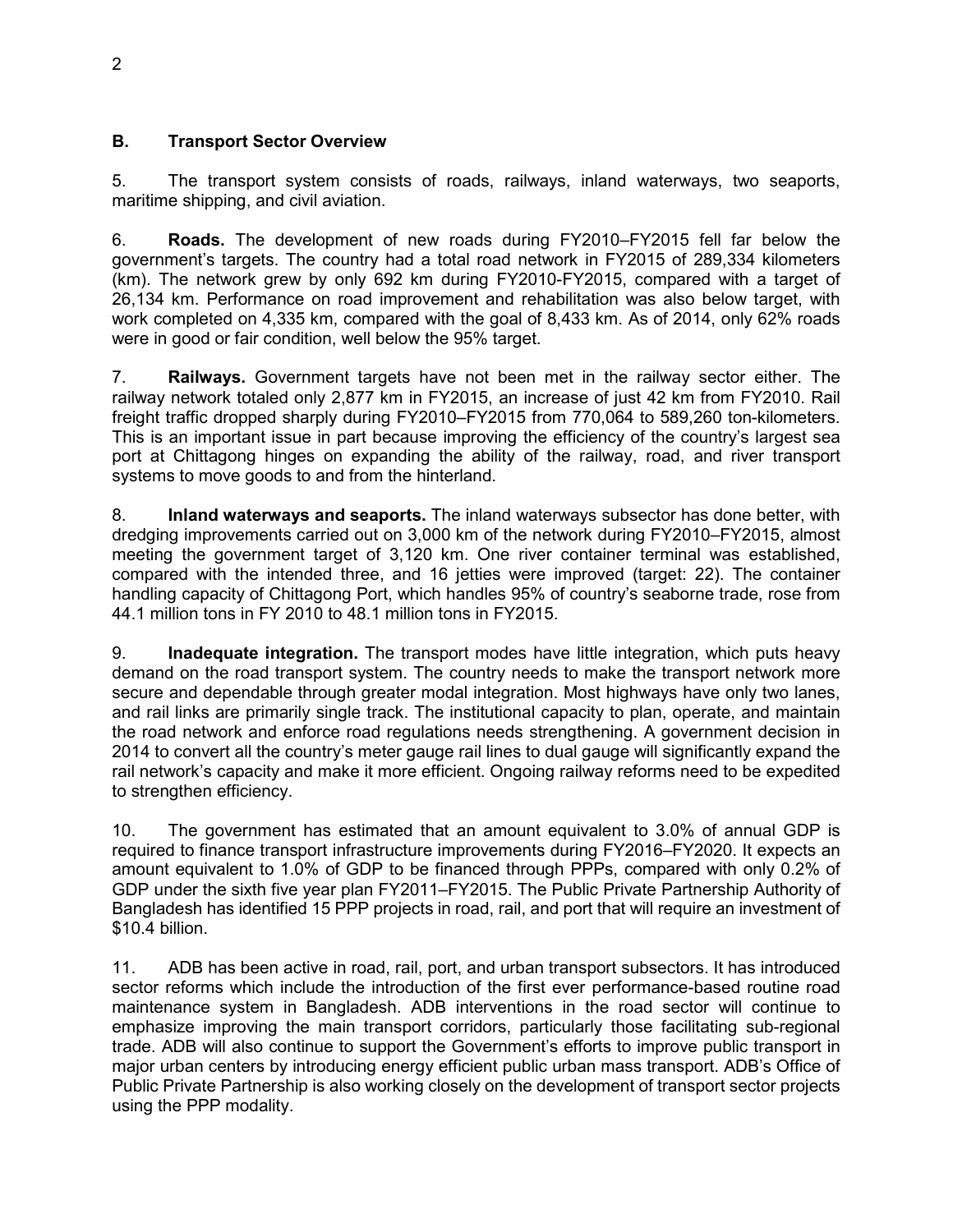# **C. Urban Infrastructure Sector Overview**

12. The country's urban population grew rapidly from 20% of the overall population in 1991 to 28% in 2011 and is expected to reach 36% by 2025, or about 63 million people. This growth has widened an existing infrastructure and services deficit. Municipalities struggle to provide all their residents with basic services, including drinking water and sanitation, roads, and solid waste management and drainage systems. Although coverage of the main drinking water supply reached 86% in urban areas in 2012, only 32% of the urban population has access to a piped water supply in their households.

13. ADB has been a major development partner in efforts to improve urban water supply and sanitation systems and urban development overall in Bangladesh. It has provided substantial support to develop urban infrastructure, particularly for water supply, sanitation, and solid waste management. This in turn has helped improve the health of urban residents. ADB has helped city corporations and municipalities develop, rehabilitate, and improve water supply and other urban infrastructure and services and reform municipal governance. Because Bangladesh is highly vulnerable to the impacts of climate change, the designs of ADB's operations have increasingly incorporated climate risk assessments.

# **D. Education and Health Sector Overview**

 $\overline{a}$ 

14. **Education.** Bangladesh has had notable achievements in education by providing nearly universal access to primary schooling and cutting dropout rates. It established gender parity in both primary and secondary education well ahead of the Millennium Development Goals' 2015 target date. The net primary school enrolment rate increased to 97.7% in 2014 from 94.8% in 2010, and the primary teacher–student ratio improved to 1:42 from 1:48 over the same period. However, the quality of the education being provided remains a major challenge. The system urgently needs to (i) improve the quality and availability of teachers; (ii) provide an adequate curriculum, learning materials, and facilities; and (iii) carry out more modern, systematic assessments of student learning outcomes.

15. ADB has played an important part in helping the country make the primary education system more efficient, inclusive, equitable, and child-friendly. It helped the government establish teacher standards to improve secondary education. Building on past experience, ADB is assisting the government in scaling up the skills of new workers and the existing workforce to raise their productivity and thereby increase their incomes and contribution to economic growth.

16. **Health.** There has been progress in improving health outcomes. Life expectancy at birth increased to 71.6 years in 2014 from 70.1 in 2010.<sup>3</sup> The infant mortality rate dropped to 33.2 per 1,000 lives in 2013 from 38.9 in 2010. Nonetheless, the World Health Organization estimates that Bangladesh faces shortages of 60,000 doctors, 280,000 nurses, and 483,000 technologists. The country spends only \$27 per capita on health, compared with the \$54 per capita needed to have a fully functioning heath system. Health care insurance is underdeveloped, and the health care provided to a consideration portion of the population by the private sector has been of questionable quality. The government is developing a strong regulatory structure meant to raise the quality of private sector health care services.

<sup>3</sup> United Nations Development Programme. Human Development Reports. http://hdr.undp.org/en/indicators/69206# (accessed 16 November 2016).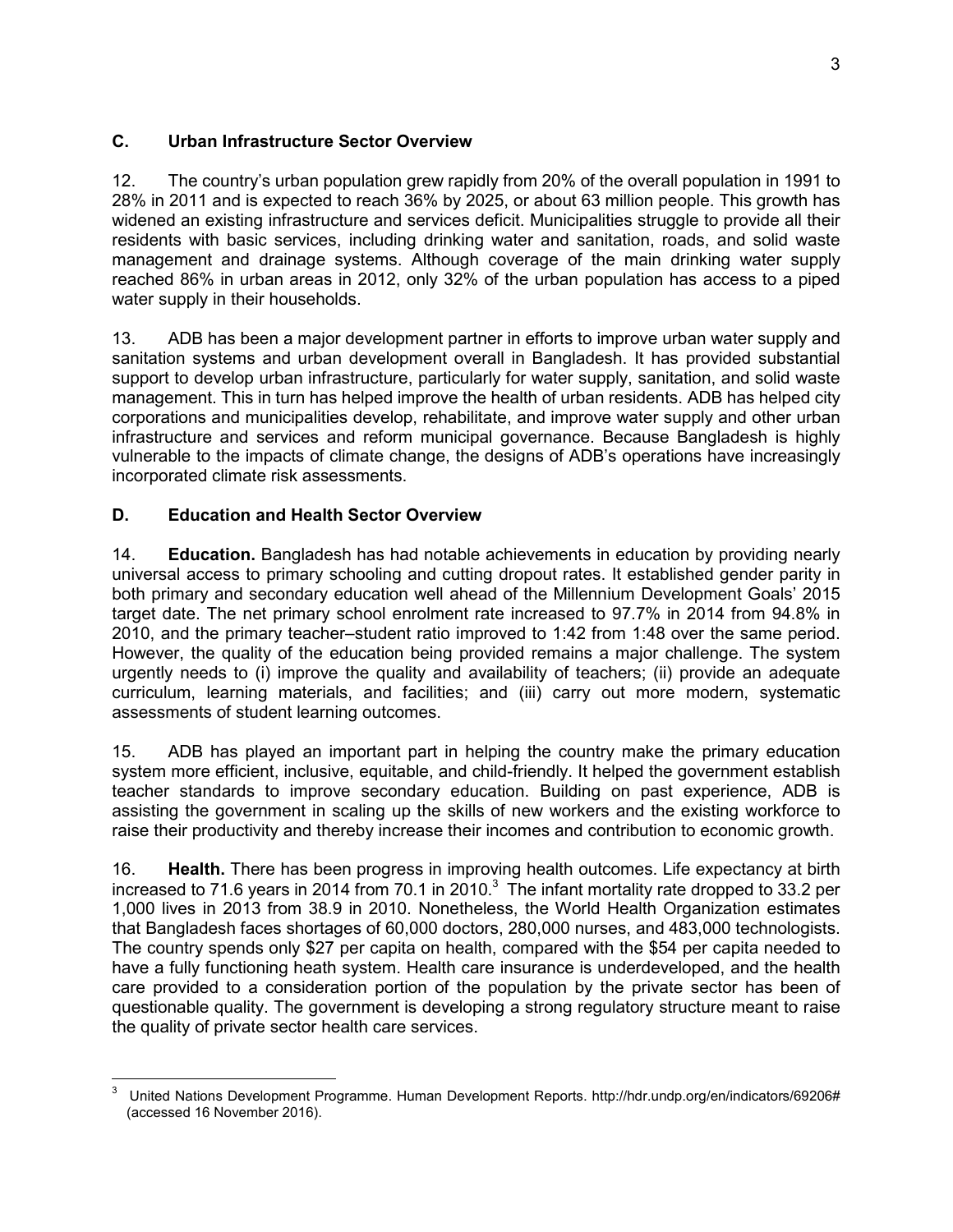# **E. Government's Sector Strategy**

17. The 7th FYP aims to accelerate GDP growth progressively from 6.5% in FY2015 to 8.0% in FY2021 in an inclusive, pro-poor, and environmentally sustainable manner by enhancing domestic investments over the plan period and assumes that the private sector will provide the additional investments needed, with the public sector playing a catalytic role. The government is counting on the private sector to provide a lot of the long-term financing for major infrastructure investments. Although this is central to its infrastructure development plans, weaknesses in government agencies and institutional arrangements for developing PPPs could continue to be obstacles. The government established the PPP Authority, a PPP unit in the Ministry of Finance, and a PPP technical assistance fund, but its PPP initiatives have not gathered any momentum. This is due to weak capacity in the PPP authority, lack of the necessary PPP skills and know-how in government line ministries, weakness in the government's land policy and administration, and the absence of proper operationalization of financing vehicles. The government enacted a PPP law<sup>4</sup> in 2015 to establish the legal framework for the development and financing of PPP interventions. XXXXX. It expects that the PPP investments will start to grow and help bridge the gap in infrastructure finance.

# **F. ADB Sector Experience and Assistance Program**

18. The draft country partnership strategy (CPS) 2016–2020 for Bangladesh focuses on easing the infrastructure constraints in areas such as transport, energy, and water and municipal services—and promoting greater private sector participation. This is in line with the Government's 7th FYP, which aims to achieve an average annual GDP growth of 7.4% by substantially boosting private sector investment and developing infrastructure. The CPS highlights that the development of industrial hubs in distant locations will require integrated infrastructure development. This includes addressing transport needs in a variety of forms, developing logistics facilities and services, and developing power and energy supplies. These efforts can be complemented by developing industrial zones and special economic zones. ADB will support these efforts along the nationally important highways, based on ADB's core strengths and depending on the needs.

19. Consistent with the priorities of the midterm review of ADB's Strategy 2020,<sup>5</sup> ADB's support in Bangladesh will maintain a focus on infrastructure development, the scaling up of support for climate change adaptation, and assistance for climate change mitigation through clean energy and energy efficiency projects. While ADB's public sector operations will continue to play a role in improving access to finance, ADB's broader support for private sector development will include nonsovereign lending in infrastructure operations, including advisory support for PPP transactions. ADB will continue to cooperate closely with other major development partners in the development of the infrastructure sector in Bangladesh.

 $\overline{a}$ 

<sup>4</sup> Government of the People's Republic of Bangladesh. Public Private Partnership Authority. http://www.pppo.gov.bd/download/ppp\_office/PPP-Law-2015.pdf and http://www.pppo.gov.bd/events2015\_enactment-of-the-bangladesh-public-private-partnership-ppp-act-2015.php (accessed 15 November 2016).

<sup>5</sup> Asian Development Bank. 2014. *ADB's Strategy 2020 Mid-Term Review.*